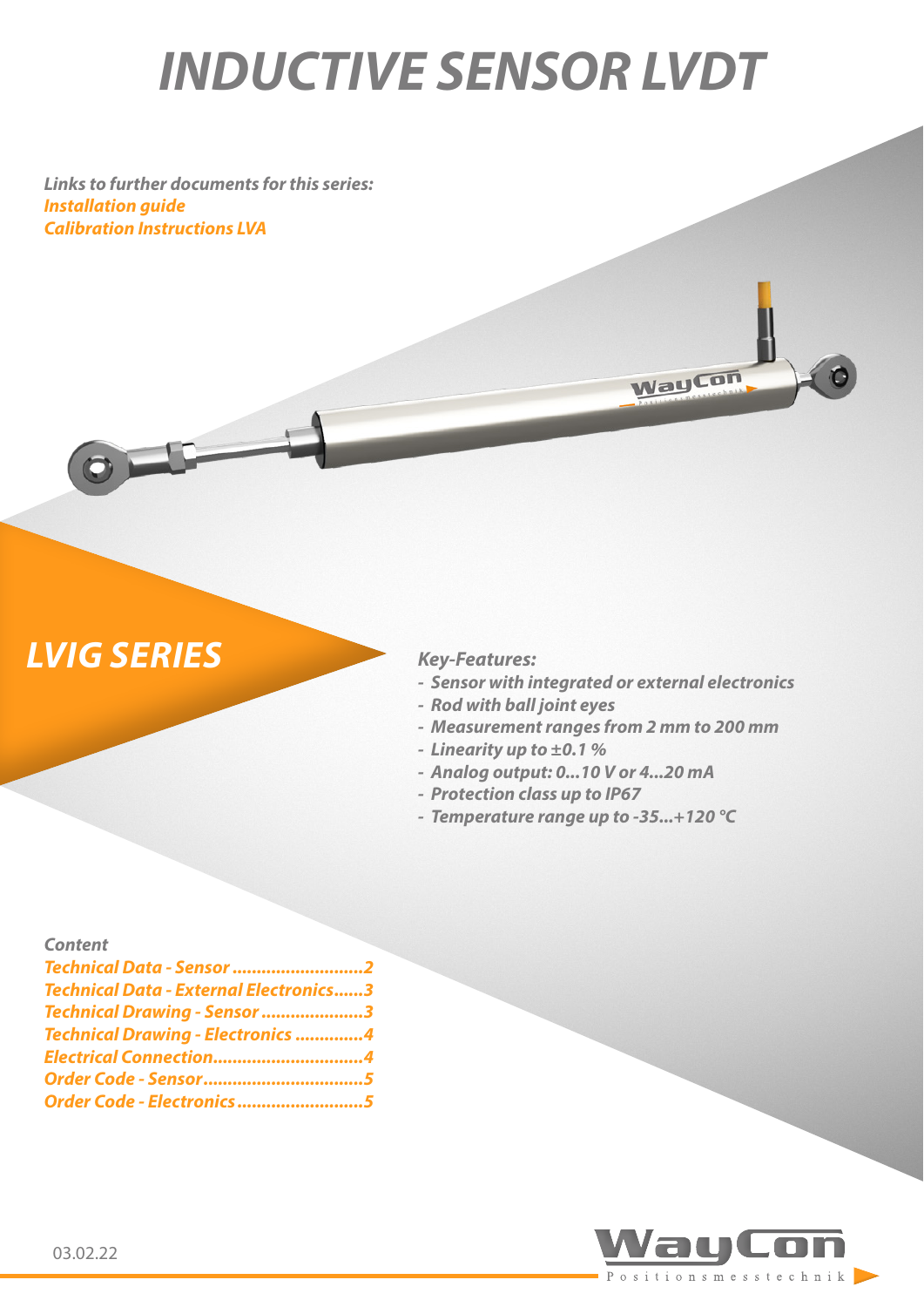#### <span id="page-1-0"></span>**TECHNICAL DATA - SENSOR WITH INTEGRATED ELECTRONICS**

| Measurement range                                                                                                         | [mm]                 | $\overline{2}$                                                | 5            | 10 | 20                                          | 50 | 100 <sup>1</sup> | 200 <sup>1</sup> |  |
|---------------------------------------------------------------------------------------------------------------------------|----------------------|---------------------------------------------------------------|--------------|----|---------------------------------------------|----|------------------|------------------|--|
| Linearity                                                                                                                 | [% F.S.]             | $<\pm 0.5$ / optional: $<\pm 0.25$ or $<\pm 0.1$<br>$< \pm 1$ |              |    |                                             |    |                  |                  |  |
| Output                                                                                                                    |                      |                                                               | 0m10V/4m20mA |    |                                             |    |                  |                  |  |
| Supply                                                                                                                    | [VDC]                |                                                               | $24 + 20%$   |    |                                             |    |                  |                  |  |
| Current consumption (no load)                                                                                             | [mA]                 |                                                               |              |    | Voltage output: < 20 / Current output: < 40 |    |                  |                  |  |
| Load resistance                                                                                                           | [ $k\Omega$ ]        |                                                               |              |    | Voltage output: >10 / Current output: <0.5  |    |                  |                  |  |
| <b>Noise</b>                                                                                                              | [mV <sub>RMS</sub> ] |                                                               |              |    | < 10                                        |    |                  |                  |  |
| Cut-off frequency (-3 dB)                                                                                                 | [Hz]                 |                                                               |              |    | 100                                         |    |                  |                  |  |
| Connection                                                                                                                |                      | Cable output, radial, 5 poles                                 |              |    |                                             |    |                  |                  |  |
| Protection class                                                                                                          |                      | <b>IP65</b>                                                   |              |    |                                             |    |                  |                  |  |
| Operating temperature                                                                                                     | [°C]                 | 0+70 (at low humidity, not freezing)                          |              |    |                                             |    |                  |                  |  |
| Storage temperature                                                                                                       | [°C]                 | $-30+80$                                                      |              |    |                                             |    |                  |                  |  |
| Temperature coefficient                                                                                                   | [% F.S./K]           | ±0.04                                                         |              |    |                                             |    |                  |                  |  |
| Shock resistance                                                                                                          |                      | 100 g, 2 ms (DIN IEC68T2-27)                                  |              |    |                                             |    |                  |                  |  |
| Vibration resistance                                                                                                      |                      | 10 g, 22000 Hz (DIN IEC68T2-6)                                |              |    |                                             |    |                  |                  |  |
| Housing                                                                                                                   |                      | Nickel plated steel                                           |              |    |                                             |    |                  |                  |  |
| Core                                                                                                                      |                      | Nickel iron alloy                                             |              |    |                                             |    |                  |                  |  |
| Weight approx.                                                                                                            | [g]                  | 155<br>180<br>195<br>245<br>510<br>860<br>305                 |              |    |                                             |    |                  |                  |  |
| I) For a horizontal inctallation, the concer houring must be stabilized additionally. An avial alignment must be encured. |                      |                                                               |              |    |                                             |    |                  |                  |  |

1) For a horizontal installation, the sensor housing must be stabilized additionally. An axial alignment must be ensured. Otherwise the sensor could bend due to its own weight! We recommend to use 3 mounting bocks.

#### **TECHNICAL DATA - SENSOR FOR EXTERNAL ELECTRONICS**

| Measurement range           | [mm]                   | $\overline{2}$                                  | 5   | 10  | 20                                               | 50  | 100 <sup>1</sup> | 200 <sup>1</sup> |
|-----------------------------|------------------------|-------------------------------------------------|-----|-----|--------------------------------------------------|-----|------------------|------------------|
| Linearity                   | [% F.S.]               | $<\pm 0.5$ / optional: $<\pm 0.25$<br>$< \pm 1$ |     |     |                                                  |     |                  |                  |
| Sensitivity                 | [mV/V/mm]              | 76                                              | 82  | 43  | 34                                               | 27  | 12,2             | $\overline{7}$   |
| Calibrated at               |                        |                                                 |     |     | $5 V_{\text{RMS}}$ / 2.5 kHz / RL = 1 M $\Omega$ |     |                  |                  |
| <b>Excitation voltage</b>   | $[V_{RMS}]$            |                                                 |     |     | 110                                              |     |                  |                  |
| <b>Excitation frequency</b> | [kHz]                  |                                                 |     |     | 0.55                                             |     |                  |                  |
| Input resistance typ.       | $[\Omega]$             | 332                                             | 69  | 97  | 175                                              | 221 | 460              | 820              |
| Input impedance typ.        | $\lceil \Omega \rceil$ | 790                                             | 134 | 188 | 345                                              | 369 | 2240             | 5770             |
| Output impedance typ.       | $[\Omega]$             | 900                                             | 170 | 118 | 360                                              | 525 | 2140             | 5060             |
| Connection                  |                        | Cable output, radial, 5 poles                   |     |     |                                                  |     |                  |                  |
| <b>Protection class</b>     |                        | IP65 / optional: IP67                           |     |     |                                                  |     |                  |                  |
| Operating temperature       | [°C]                   | -35+120 (at low humidity, not freezing)         |     |     |                                                  |     |                  |                  |
| Storage temperature         | [°C]                   | $-55+120$                                       |     |     |                                                  |     |                  |                  |
| Temperature coefficient     | [% F.S./K]             | $\pm 0.02$                                      |     |     |                                                  |     |                  |                  |
| Shock resistance            |                        | 200 g, 2 ms (DIN IEC68T2-27)                    |     |     |                                                  |     |                  |                  |
| Vibration resistance        |                        | 10 g, 22000 Hz (DIN IEC68T2-6)                  |     |     |                                                  |     |                  |                  |
| Housing                     |                        | Nickel plated steel                             |     |     |                                                  |     |                  |                  |
| Core                        |                        | Nickel iron alloy                               |     |     |                                                  |     |                  |                  |
| Weight approx.              | [g]                    |                                                 | 140 |     | 165                                              | 180 | 230              | 290              |

<sup>1)</sup> For a horizontal installation, the sensor housing must be stabilized additionally. An axial alignment must be ensured. Otherwise the sensor could bend due to its own weight! We recommend to use 3 mounting bocks.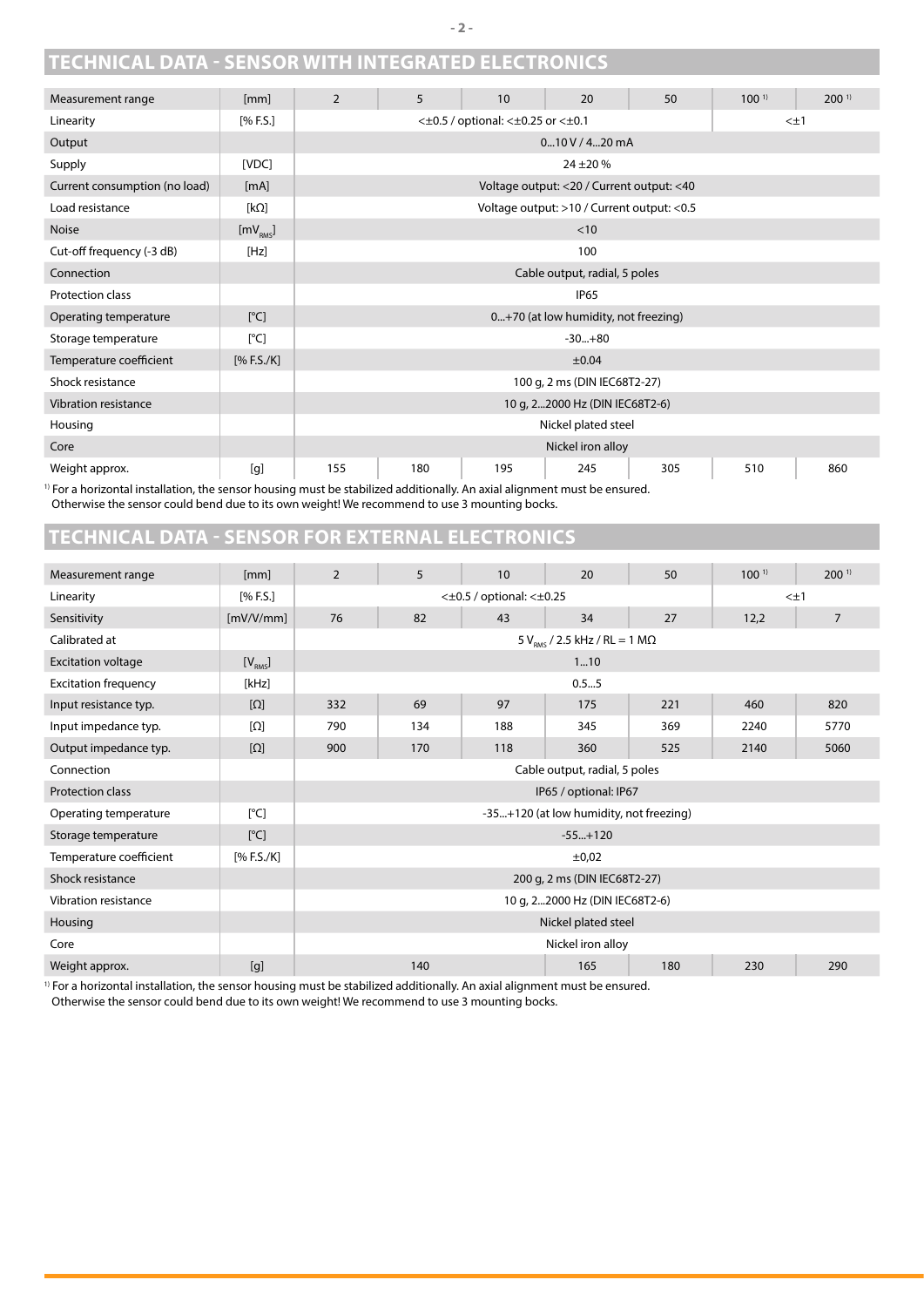#### <span id="page-2-0"></span>**TECHNICAL DATA - EXTERNAL ELECTRONICS**

| Output                              |                      | 0m10V/4m20mA                         |
|-------------------------------------|----------------------|--------------------------------------|
| Linearity <sup>1)</sup>             | [% F.S.]             | $< \pm 0.01$                         |
| <b>Noise</b>                        | [mV <sub>RMS</sub> ] | $<$ 20                               |
| Supply                              | [VDC]                | 1836                                 |
| Current consumption (without load)  | [mA]                 | $<$ 80 (at 24 V) / $<$ 100 (at 18 V) |
| Isolation voltage                   | [VDC]                | 500                                  |
| Isolation resistance                |                      | 1 G $\Omega$ at 500 VDC              |
| Cut-off frequency                   |                      | max. 10 % of excitation frequency    |
| Sensor supply                       | [V <sub>RMS</sub> ]  | 3                                    |
| Carrier frequency                   | [kHz]                | 2.5 (MR≥50 mm) / 5 (MR≤20 mm)        |
| Protection class                    |                      | <b>IP40</b>                          |
| Operating temperature               | [°C]                 | $-25+85$                             |
| Storage temperature                 | [°C]                 | $-25+85$                             |
| Temperature coefficient sensitivity | [% F.S./K]           | $< \pm 0.04$                         |
| Temperature coefficient zero point  | [% F.S./K]           | $<\pm 0.015$                         |
| Mounting                            |                      | DIN rail                             |
| Housing                             |                      | Polyamid PA6.6                       |

<sup>1)</sup> To achieve optimum measurement results, it is recommended to power up the electronics for 10 min before measurement.

#### **TECHNICAL DRAWING - SENSOR**



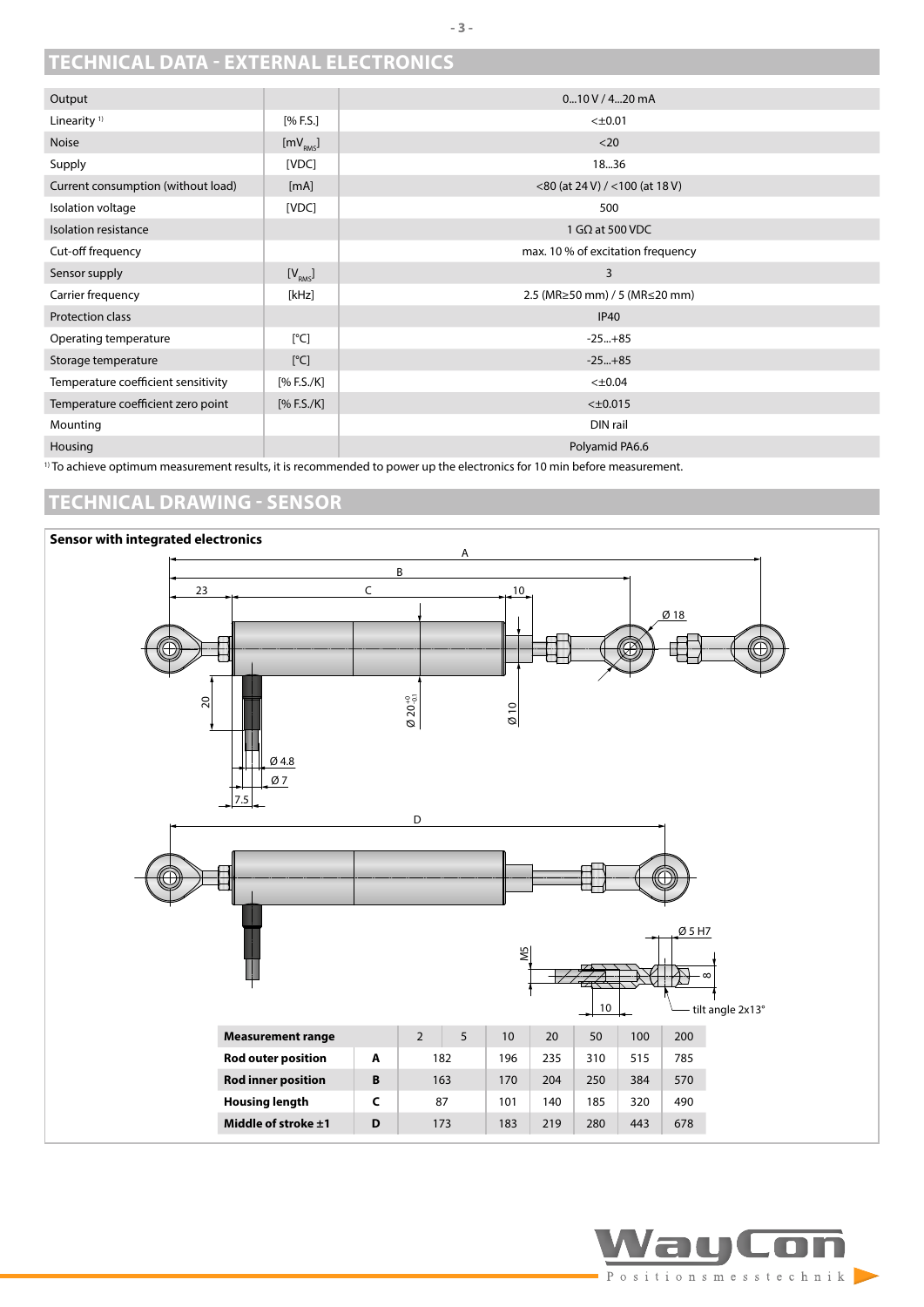#### <span id="page-3-0"></span>**TECHNICAL DRAWING - SENSOR**



#### **TECHNICAL DRAWING - EXTERNAL ELECTRONICS**



#### **ELECTRICAL CONNECTION - SENSOR**

| Sensor with integrated electronics |                                | <b>Sensor for external electronics</b> |                       |              |                                 |
|------------------------------------|--------------------------------|----------------------------------------|-----------------------|--------------|---------------------------------|
|                                    | <b>Function</b>                | Cable colour                           | <b>Function</b>       | Cable colour | secondary 1                     |
|                                    | $+V$                           | <b>BN</b>                              | Primary 1             | <b>RD</b>    | secondary 2                     |
|                                    | $\mathsf{GND}_\mathsf{Supply}$ | GY                                     | Primary 2             | BK           | secondary 1, 2 centre           |
|                                    | Signal                         | GN                                     | Secondary 1           | OG           | 0000000<br>unn                  |
|                                    | $\mathsf{GND}_\mathsf{Signal}$ | <b>WH</b>                              | Secondary 2           | <b>YE</b>    | 专<br>core                       |
|                                    | n. c.                          | YE                                     | Secondary 1, 2 centre | WH           | 000000000000000000<br>primary 1 |
|                                    |                                |                                        | Shield                | Housing      | primary 2                       |